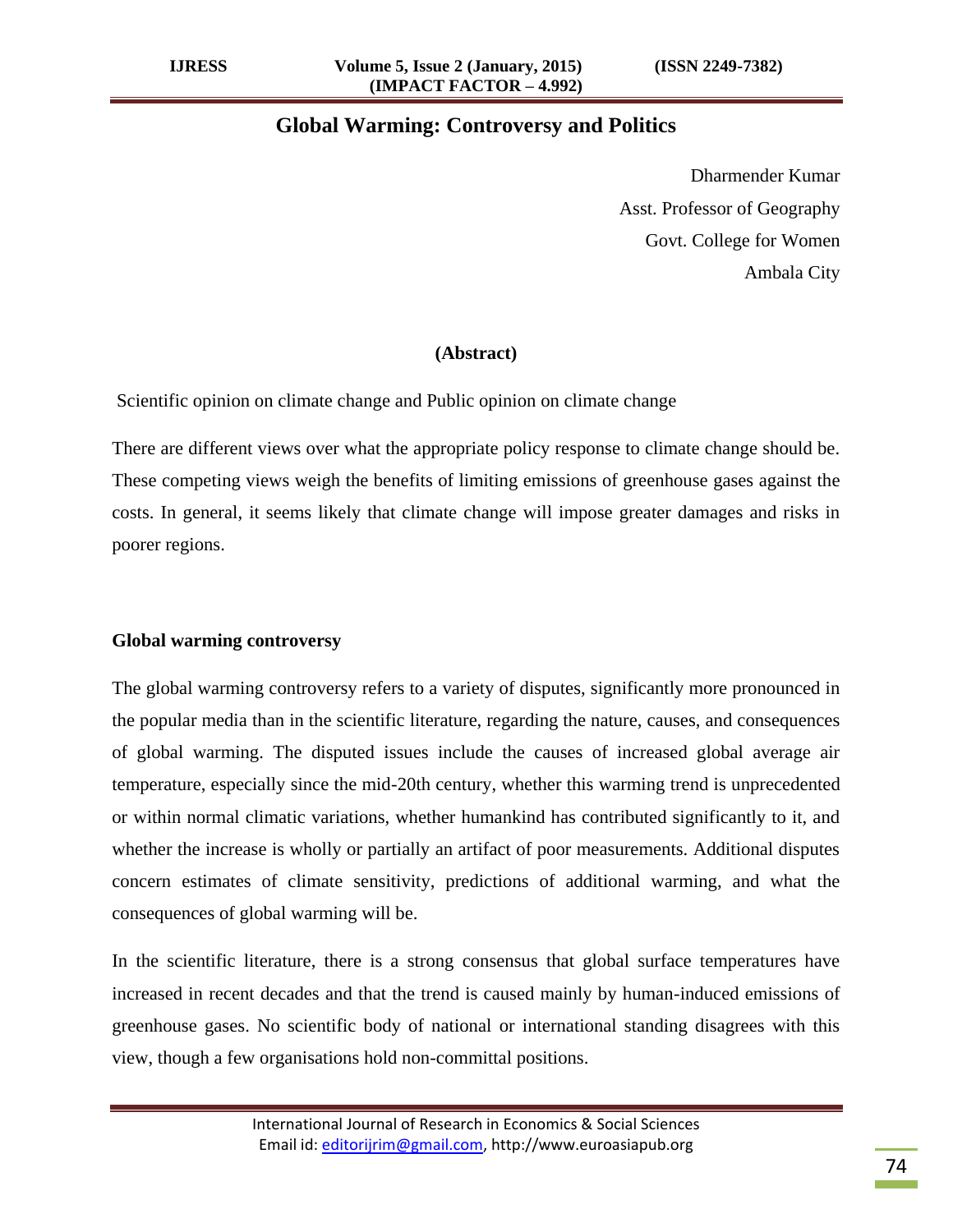From 1990-1997 in the United States, conservative think tanks mobilized to undermine the legitimacy of global warming as a social problem. They challenged the scientific evidence; argued that global warming will have benefits; and asserted that proposed solutions would do more harm than good.

# **Politics**

Article 2 of the UN Framework Convention refers explicitly to "stabilization of greenhouse gas concentrations." In order to stabilize the atmospheric concentration of CO2, emissions worldwide would need to be dramatically reduced from their present level.

Most countries are Parties to the United Nations Framework Convention on Climate Change (UNFCCC).[144] The ultimate objective of the Convention is to prevent "dangerous" human interference of the climate system. As is stated in the Convention, this requires that GHG concentrations are stabilized in the atmosphere at a level where ecosystems can adapt naturally to climate change, food production is not threatened, and economic development can proceed in a sustainable fashion. The Framework Convention was agreed in 1992, but since then, global emissions have risen. During negotiations, the G77 (a lobbying group in the United Nations representing 133 developing nations) :4 pushed for a mandate requiring developed countries to "[take] the lead" in reducing their emissions.[149] This was justified on the basis that: the developed world's emissions had contributed most to the stock of GHGs in the atmosphere; percapita emissions (i.e., emissions per head of population) were still relatively low in developing countries; and the emissions of developing countries would grow to meet their development needs. This mandate was sustained in the Kyoto Protocol to the Framework Convention, which entered into legal effect in 2005.

In ratifying the Kyoto Protocol, most developed countries accepted legally binding commitments to limit their emissions. These first-round commitments expire in 2012. US President George W. Bush rejected the treaty on the basis that "it exempts 80% of the world, including major population centers such as China and India, from compliance, and would cause serious harm to the US economy."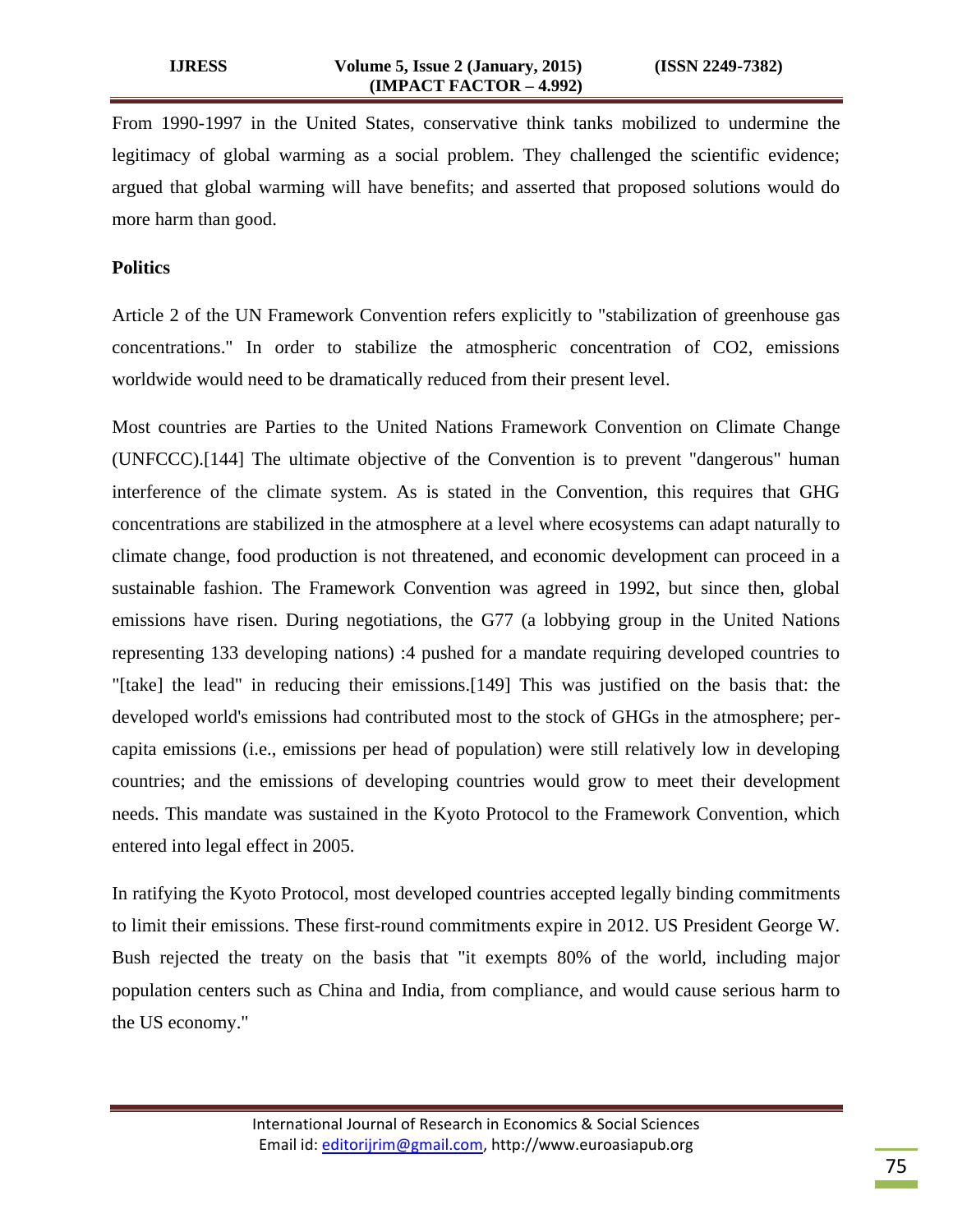#### **IJRESS Volume 5, Issue 2 (January, 2015) (ISSN 2249-7382) (IMPACT FACTOR – 4.992)**

At the 15th UNFCCC Conference of the Parties, held in 2009 at Copenhagen, several UNFCCC Parties produced the Copenhagen Accord. Parties associated with the Accord (140 countries, as of November 2010) aim to limit the future increase in global mean temperature to below 2 °C. A preliminary assessment published in November 2010 by the United Nations Environment Programme (UNEP) suggests a possible "emissions gap" between the voluntary pledges made in the Accord and the emissions cuts necessary to have a "likely" (greater than 66% probability) chance of meeting the 2  $\degree$ C objective. The UNEP assessment takes the 2  $\degree$ C objective as being measured against the pre-industrial global mean temperature level. To having a likely chance of meeting the 2 °C objective, assessed studies generally indicated the need for global emissions to peak before 2020, with substantial declines in emissions thereafter.

The 16th Conference of the Parties (COP16) was held at Cancún in 2010. It produced an agreement, not a binding treaty, that the Parties should take urgent action to reduce greenhouse gas emissions to meet a goal of limiting global warming to 2 °C above pre-industrial temperatures. It also recognized the need to consider strengthening the goal to a global average rise of  $1.5$  °C.

## **Public opinion**

The examples and perspective in this section deal primarily with English-speaking territories and do not represent a worldwide view of the subject. Please improve this article and discuss the issue on the talk page. (October 2011)

Based on Rasmussen polling of 1,000 adults in the USA conducted 29–30 July 2011.

In 2007–2008 Gallup Polls surveyed 127 countries. Over a third of the world's population was unaware of global warming, with people in developing countries less aware than those in developed, and those in Africa the least aware. Of those aware, Latin America leads in belief that temperature changes are a result of human activities while Africa, parts of Asia and the Middle East, and a few countries from the Former Soviet Union lead in the opposite belief. In the Western world, opinions over the concept and the appropriate responses are divided. Nick Pidgeon of Cardiff University said that "results show the different stages of engagement about global warming on each side of the Atlantic", adding, "The debate in Europe is about what action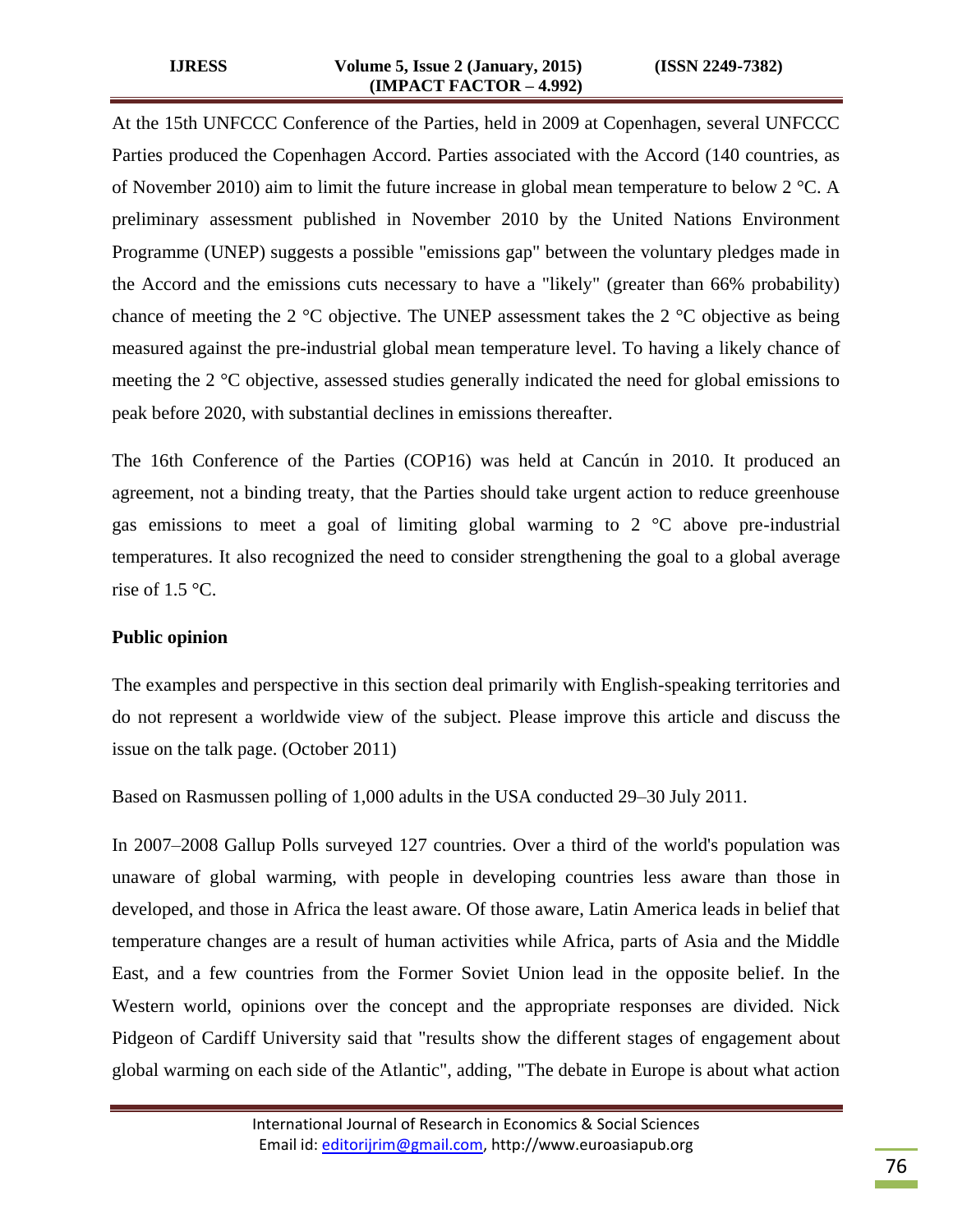needs to be taken, while many in the US still debate whether climate change is happening." A 2010 poll by the Office of National Statistics found that 75% of UK respondents were at least "fairly convinced" that the world's climate is changing, compared to 87% in a similar survey in 2006. A January 2011 ICM poll in the UK found 83% of respondents viewed climate change as a current or imminent threat, while 14% said it was no threat. Opinion was unchanged from an August 2009 poll asking the same question, though there had been a slight polarisation of opposing views.

A survey in October, 2009 by the Pew Research Center for the People & the Press showed decreasing public perception in the US that global warming was a serious problem. All political persuasions showed reduced concern with lowest concern among Republicans, only 35% of whom considered there to be solid evidence of global warming. The cause of this marked difference in public opinion between the US and the global public is uncertain but the hypothesis has been advanced that clearer communication by scientists both directly and through the media would be helpful in adequately informing the American public of the scientific consensus and the basis for it. The US public appears to be unaware of the extent of scientific consensus regarding the issue, with 59% believing that scientists disagree "significantly" on global warming.

By 2010, with 111 countries surveyed, Gallup determined that there was a substantial decrease in the number of Americans and Europeans who viewed Global Warming as a serious threat. In the US, a little over half the population (53%) now viewed it as a serious concern for either themselves or their families; this was 10% below the 2008 poll (63%). Latin America had the biggest rise in concern, with 73% saying global warming was a serious threat to their families. That global poll also found that people are more likely to attribute global warming to human activities than to natural causes, except in the USA where nearly half (47%) of the population attributed global warming to natural causes.

On the other hand, in May 2011 a joint poll by Yale and George Mason Universities found that nearly half the people in the USA (47%) attribute global warming to human activities, compared to 36% blaming it on natural causes. Only 5% of the 35% who were "disengaged", "doubtful", or "dismissive" of global warming were aware that 97% of publishing US climate scientists agree global warming is happening and is primarily caused by humans.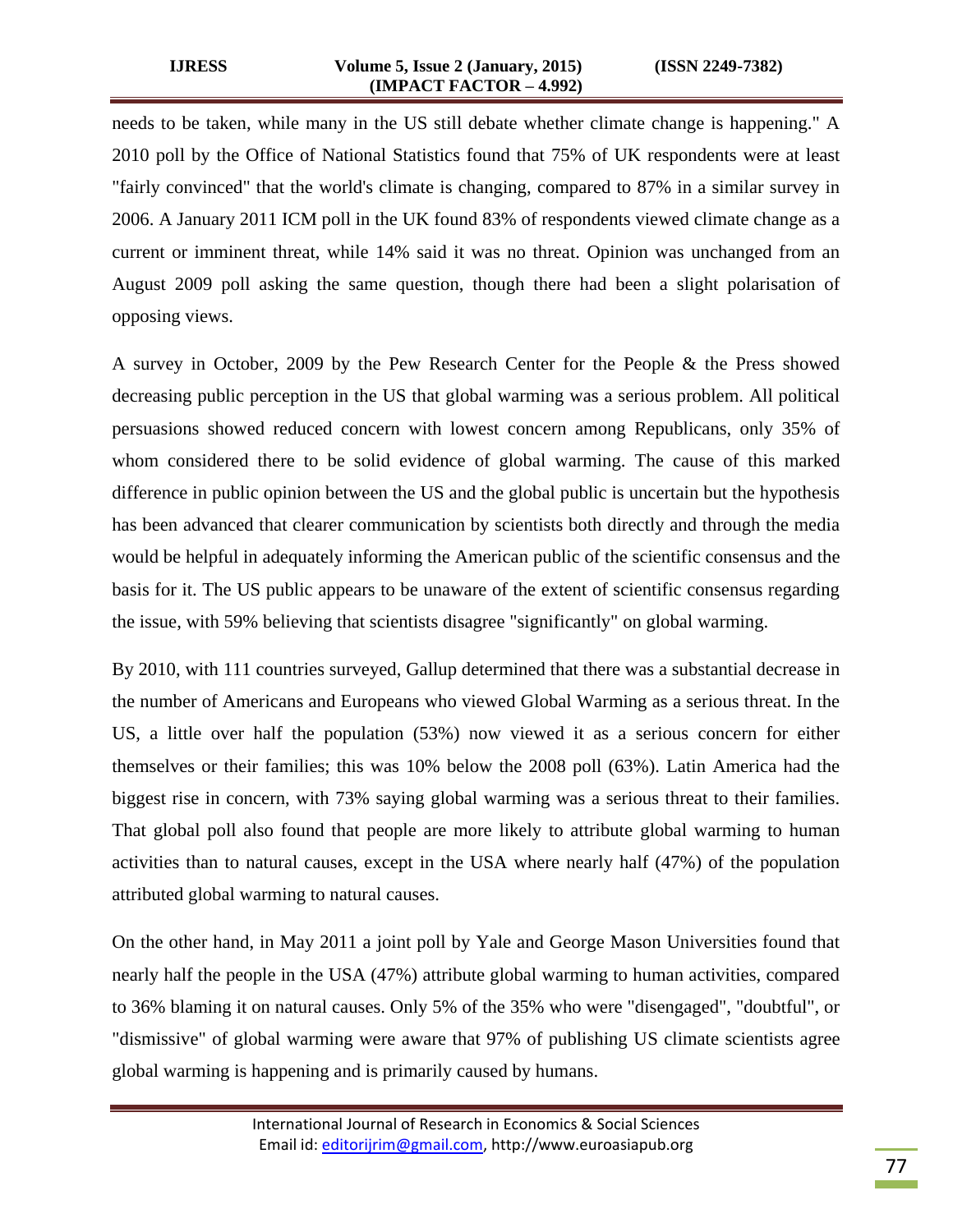Researchers at the University of Michigan have found that the public's belief as to the causes of global warming depends on the wording choice used in the polls.[167]

In the United States, according to the Public Policy Institute of California's (PPIC) eleventh annual survey on environmental policy issues, 75% said they believe global warming is a very serious or somewhat serious threat to the economy and quality of life in California.

A July 2011 Rasmussen Reports poll found that 69% of adults in the USA believe it is at least somewhat likely that some scientists have falsified global warming research.

A September 2011 Angus Reid Public Opinion poll found that Britons (43%) are less likely than Americans (49%) or Canadians (52%) to say that "global warming is a fact and is mostly caused by emissions from vehicles and industrial facilities." The same poll found that 20% of Americans, 20% of Britons and 14% of Canadians think "global warming is a theory that has not yet been proven."

## **Other views**

Most scientists agree that humans are contributing to observed climate change. National science academies have called on world leaders for policies to cut global emissions. However, some scientists and non-scientists question aspects of climate-change science.

Organizations such as the libertarian Competitive Enterprise Institute, conservative commentators, and some companies such as ExxonMobil have challenged IPCC climate change scenarios, funded scientists who disagree with the scientific consensus, and provided their own projections of the economic cost of stricter controls. In the finance industry, Deutsche Bank has set up an institutional climate change investment division (DBCCA), which has commissioned and published research on the issues and debate surrounding global warming. Environmental organizations and public figures have emphasized changes in the current climate and the risks they entail, while promoting adaptation to changes in infrastructural needs and emissions reductions. Some fossil fuel companies have scaled back their efforts in recent years,[1982] or called for policies to reduce global warming.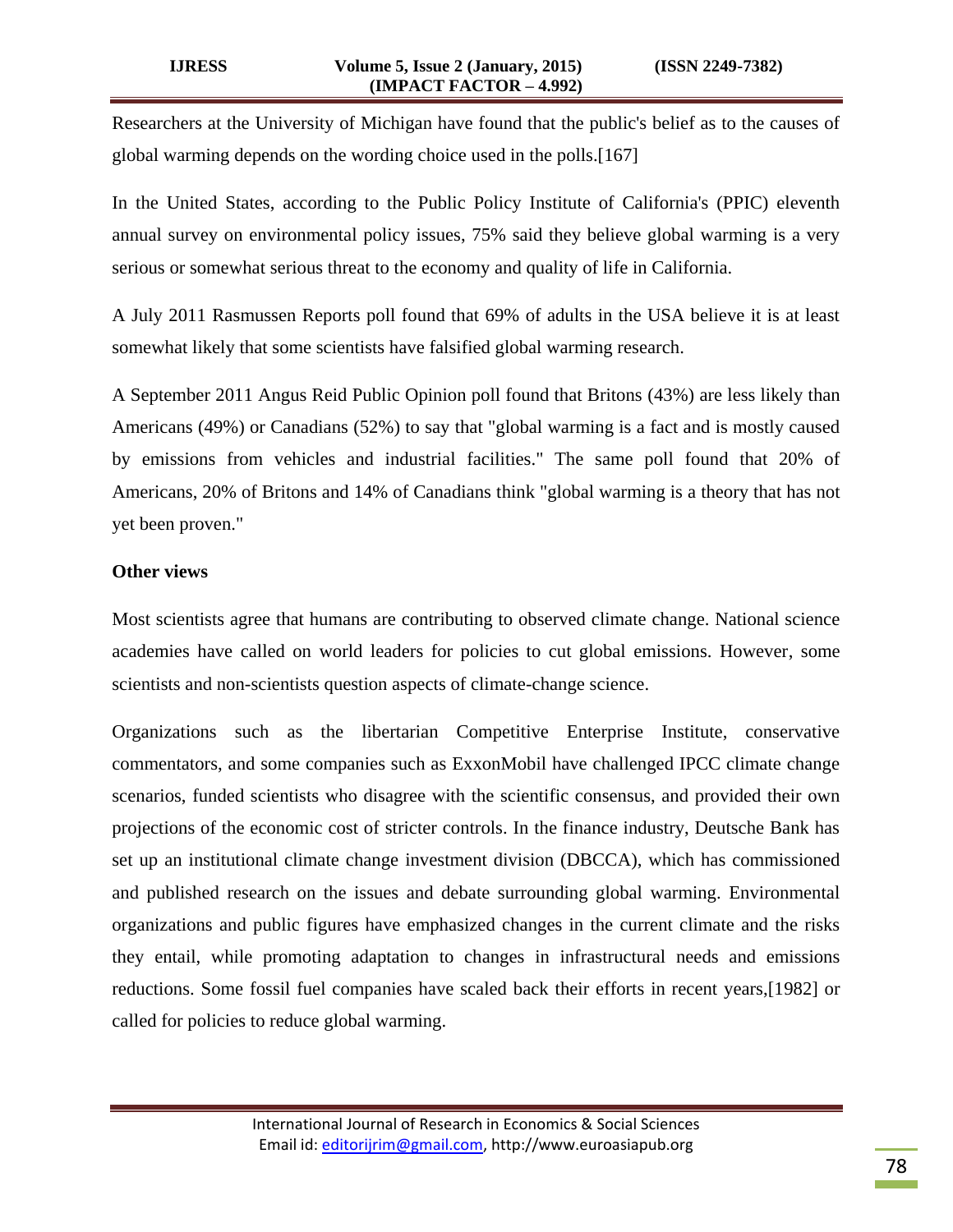# **Etymology**

The term global warming was probably first used in its modern sense on 8 August 1975 in a science paper by Wally Broecker in the journal Science called "Are we on the brink of a pronounced global warming?". Broecker's choice of words was new and represented a significant recognition that the climate was warming; previously the phrasing used by scientists was "inadvertent climate modification," because while it was recognized humans could change the climate, no one was sure which direction it was going. The National Academy of Sciences first used global warming in a 1979 paper called the Charney Report, it said: "if carbon dioxide continues to increase, [we find] no reason to doubt that climate changes will result and no reason to believe that these changes will be negligible."[188] The report made a distinction between referring to surface temperature changes as global warming, while referring to other changes caused by increased CO2 as climate change.

Global warming became more widely popular after 1988 when NASA climate scientist James Hansen used the term in a testimony to Congress. He said: "global warming has reached a level such that we can ascribe with a high degree of confidence a cause and effect relationship between the greenhouse effect and the observed warming." His testimony was widely reported and afterward global warming was commonly used by the press and in public discourse.

## **Notes**

The 2001 joint statement was signed by the national academies of science of Australia, Belgium, Brazil, Canada, the Caribbean, the People's Republic of China, France, Germany, India, Indonesia, Ireland, Italy, Malaysia, New Zealand, Sweden, and the UK.[190] The 2005 statement added Japan, Russia, and the U.S. The 2007 statement added Mexico and South Africa. The Network of African Science Academies, and the Polish Academy of Sciences have issued separate statements. Professional scientific societies include American Astronomical Society, American Chemical Society, American Geophysical Union, American Institute of Physics, American Meteorological Society, American Physical Society, American Quaternary Association, Australian Meteorological and Oceanographic Society, Canadian Foundation for Climate and Atmospheric Sciences, Canadian Meteorological and Oceanographic Society, European Academy of Sciences and Arts, European Geosciences Union, European Science